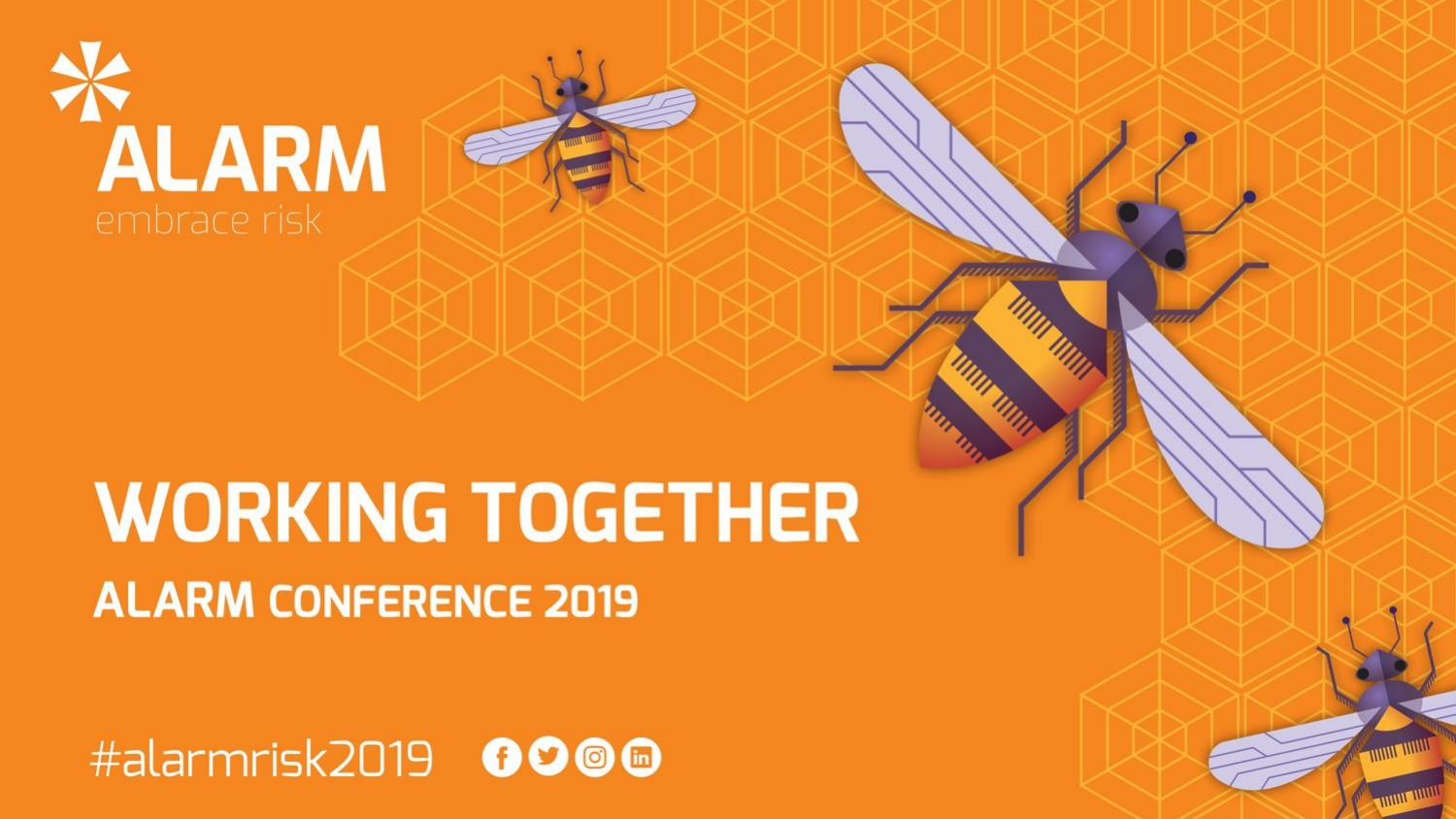



#alarmrisk2019 0000

# **Historic abuse, ambulance chasers and the run away Government**

Rory Jackson, Kennedys

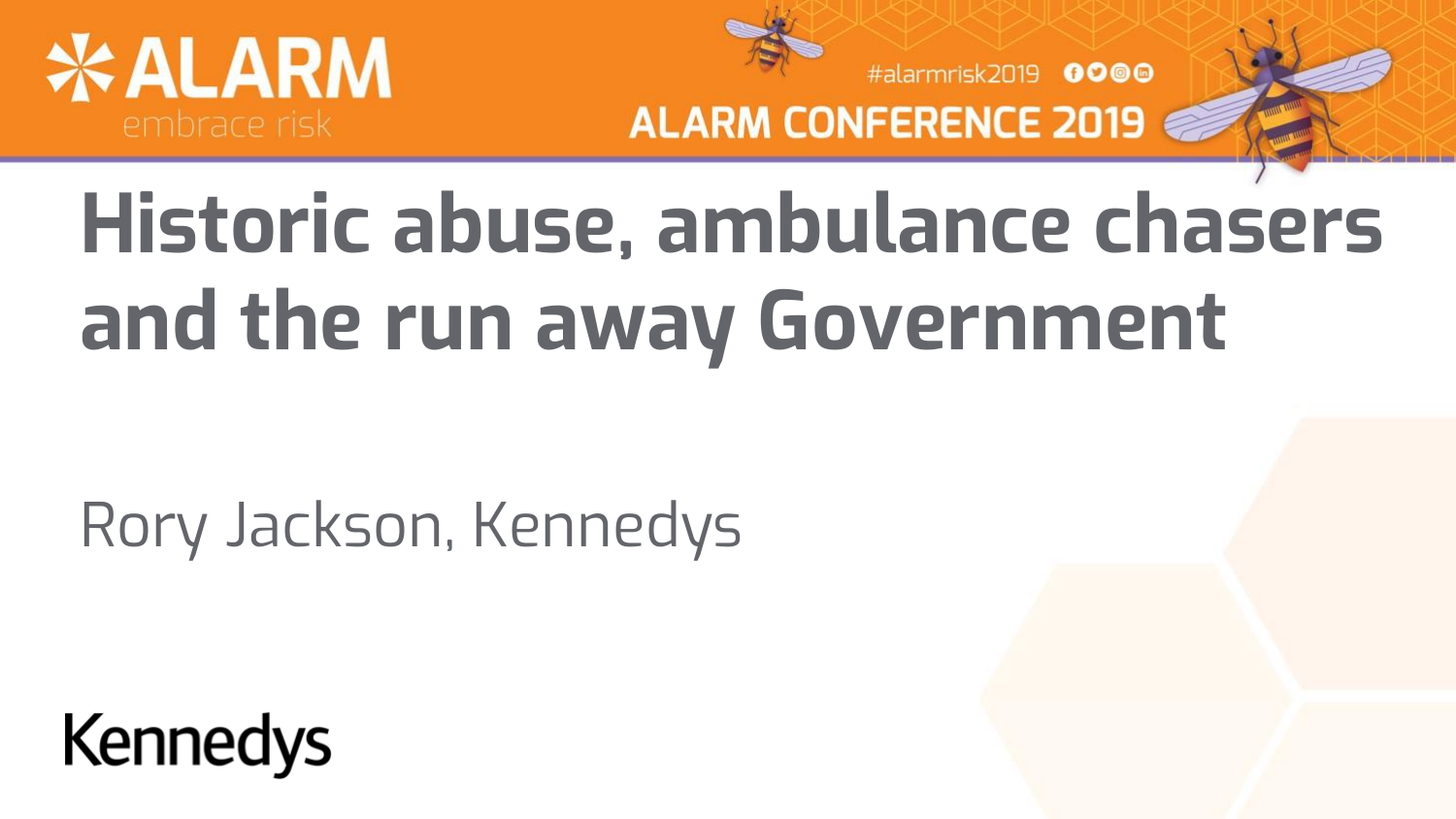



#alarmrisk2019 0000

#### What will we cover?

- The history of historic abuse in Scotland
- Barriers to claims
- The response of the Scottish Government
- The current landscape
- A VPAP?
- The redress scheme
- **Conclusions**

The usual disclaimer!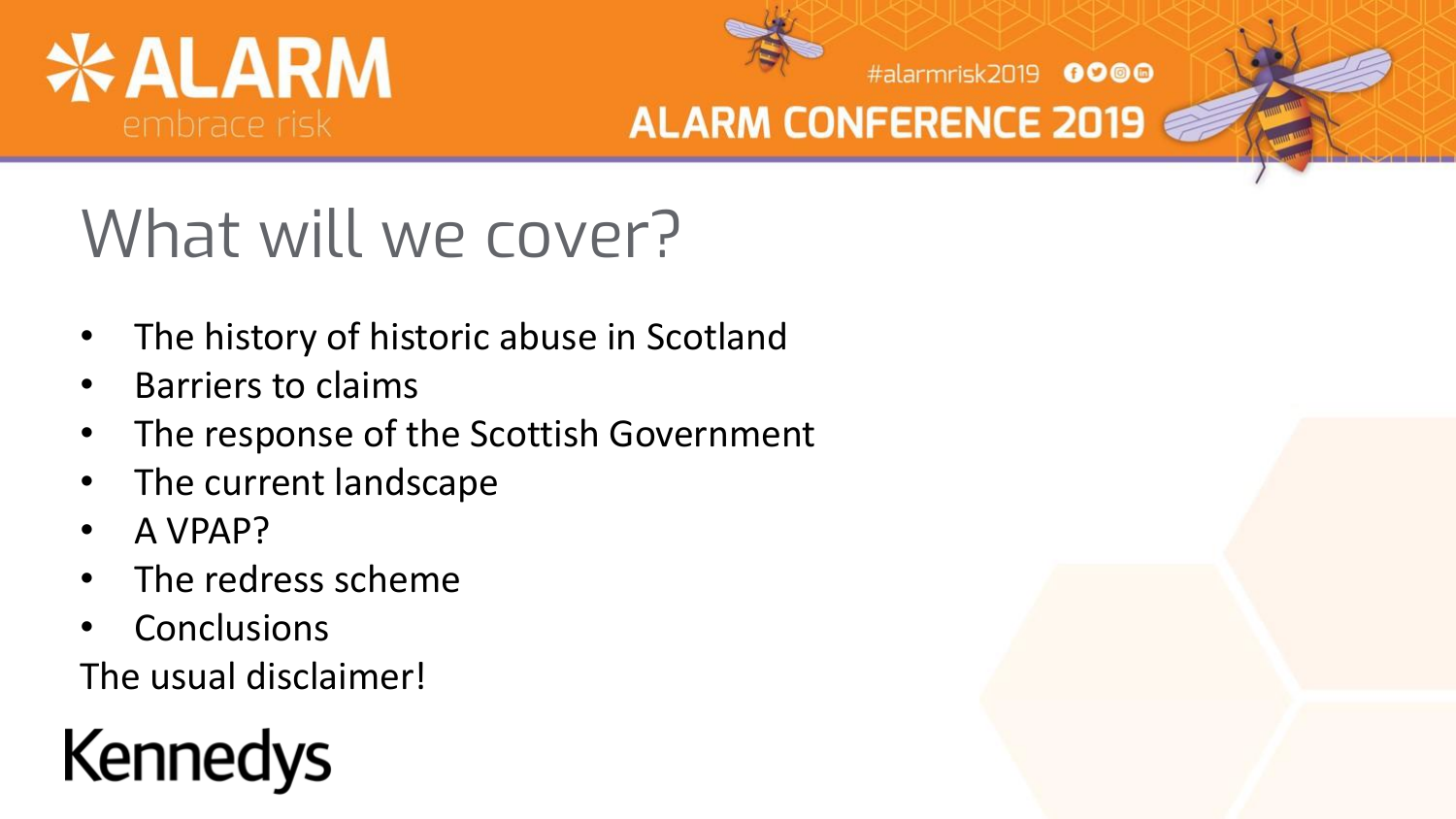



#alarmrisk2019 0000

## The history of historic abuse in Scotland

Examples:

- Religious Organisations
- Sports clubs
- Institutions/Charities providing care
- Local Authorities

Attempts to quantify: 400 to 4,000 potential pursuers (Financial Memorandum) so worked on basis of 2,200 claims

Police Scotland: Identified 5,000 files – 2,200 'a conservative estimate'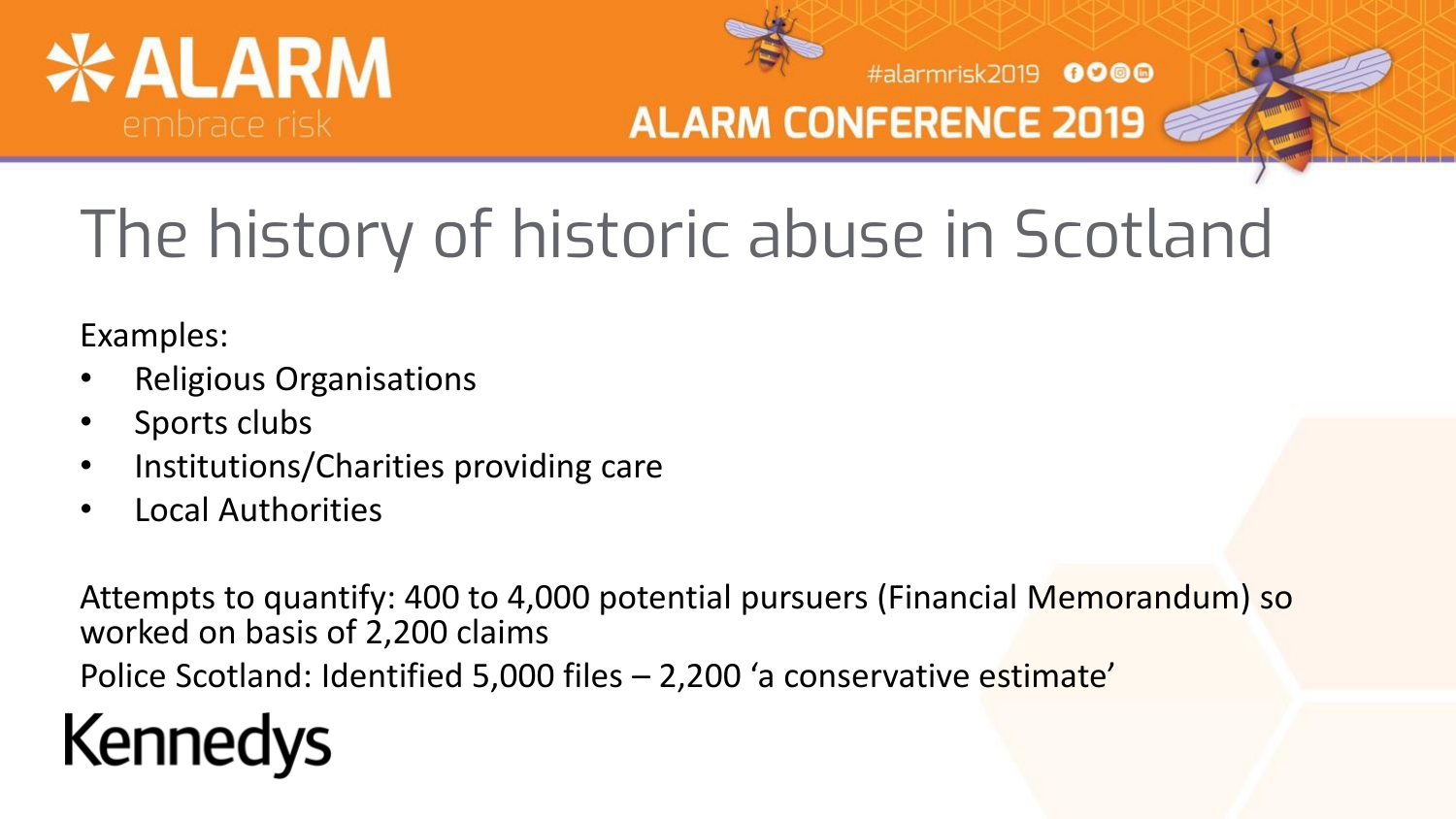



#alarmrisk2019 0000

## Claims being pursued

- Claims were made but numerous problems
	- Limitation due to Prescription and Limitation (Scotland) Act 1973
		- Three years from date of abuse
		- Three years from age of majority (16)
		- If equitable to do so
	- Lack of records
	- Problems of 'proving' 'abuse'
	- Calculation of loss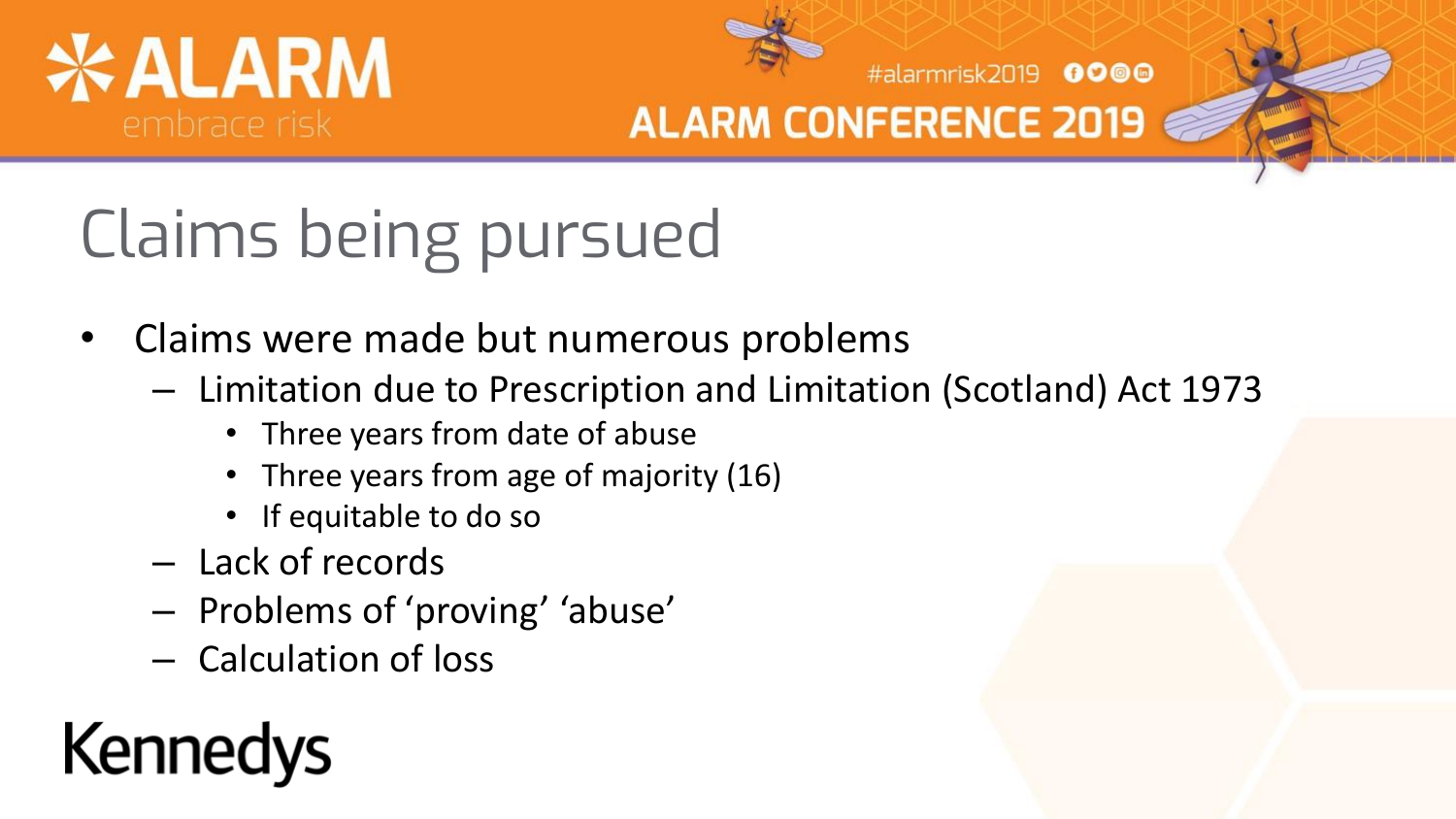



#alarmrisk2019 0000

#### The response of the Scottish Government

- The Limitation (Childhood Abuse)(Scotland) ASP
	- Removes limitation period for 'abuse' back to 26 September 1964
	- "Abuse" defined as sexual abuse, physical abuse, emotional abuse and abuse which takes the form of neglect
	- Importantly, allows previously settled matters to be raised again in certain circumstances
	- Defenders can object;
		- Impossible to have a fair hearing
		- Substantial prejudice to defender and regard had to pursuer's interest

Intended to allow claims and give survivors a voice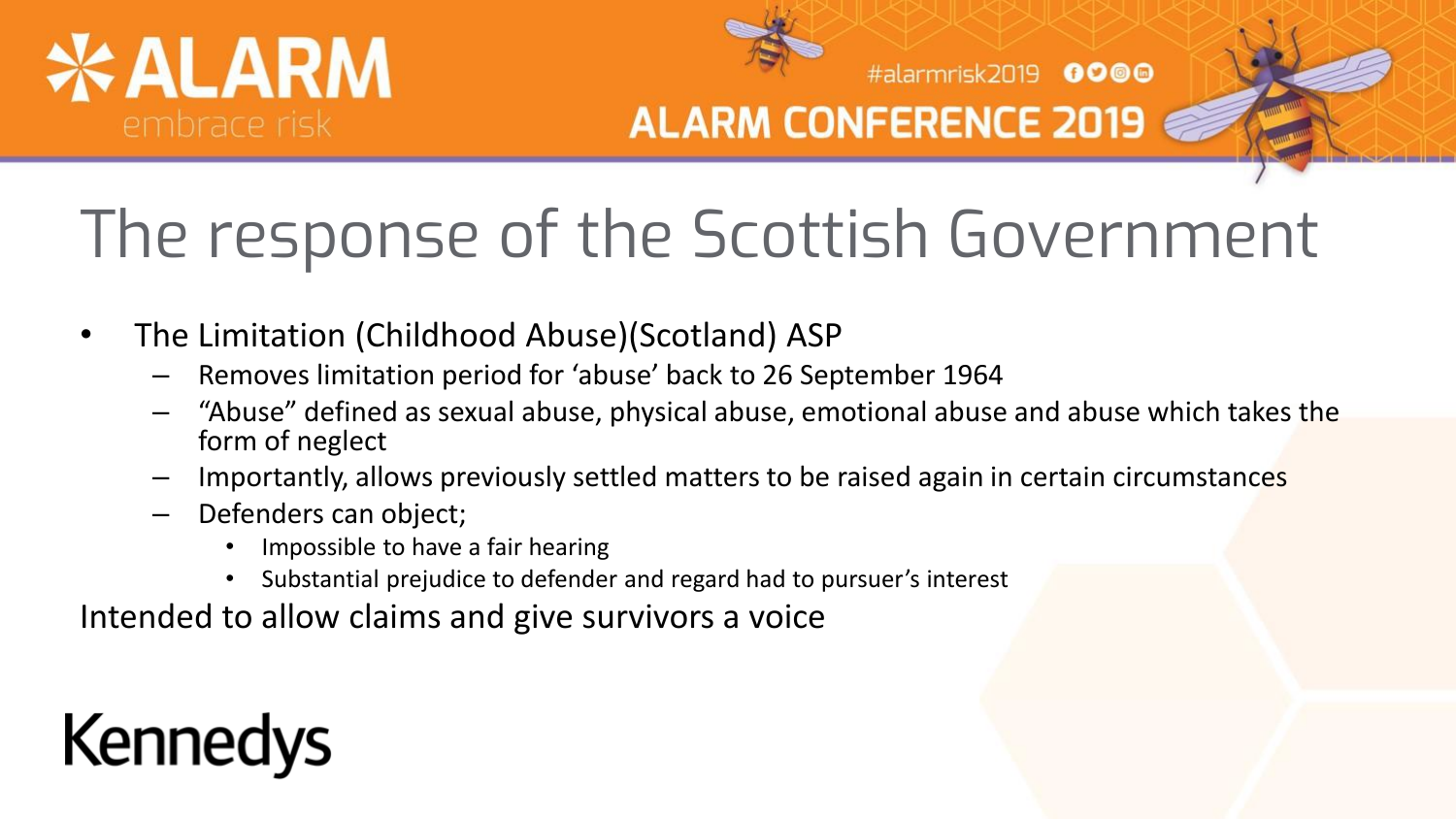



#alarmrisk2019 0000

#### The response of the Scottish Government

- The Scottish Child Abuse Inquiry
	- Terms of Reference:
		- Looking at the abuse of children in care in Scotland, what happened, why and where abuse took place, the effects of abuse on children and their families and whether the organisations responsible for children in care failed in their duties.
		- Looking at whether any failures have been corrected and if changes to the law, policies or procedures are needed.
	- Activities:
		- Public and Private Hearings to gather evidence (130 days of evidence and counting)
		- Obtaining Witness Statements, Records and other documents and doing own research
		- Obtain own expert reports

Intended to allow claims and give survivors a voice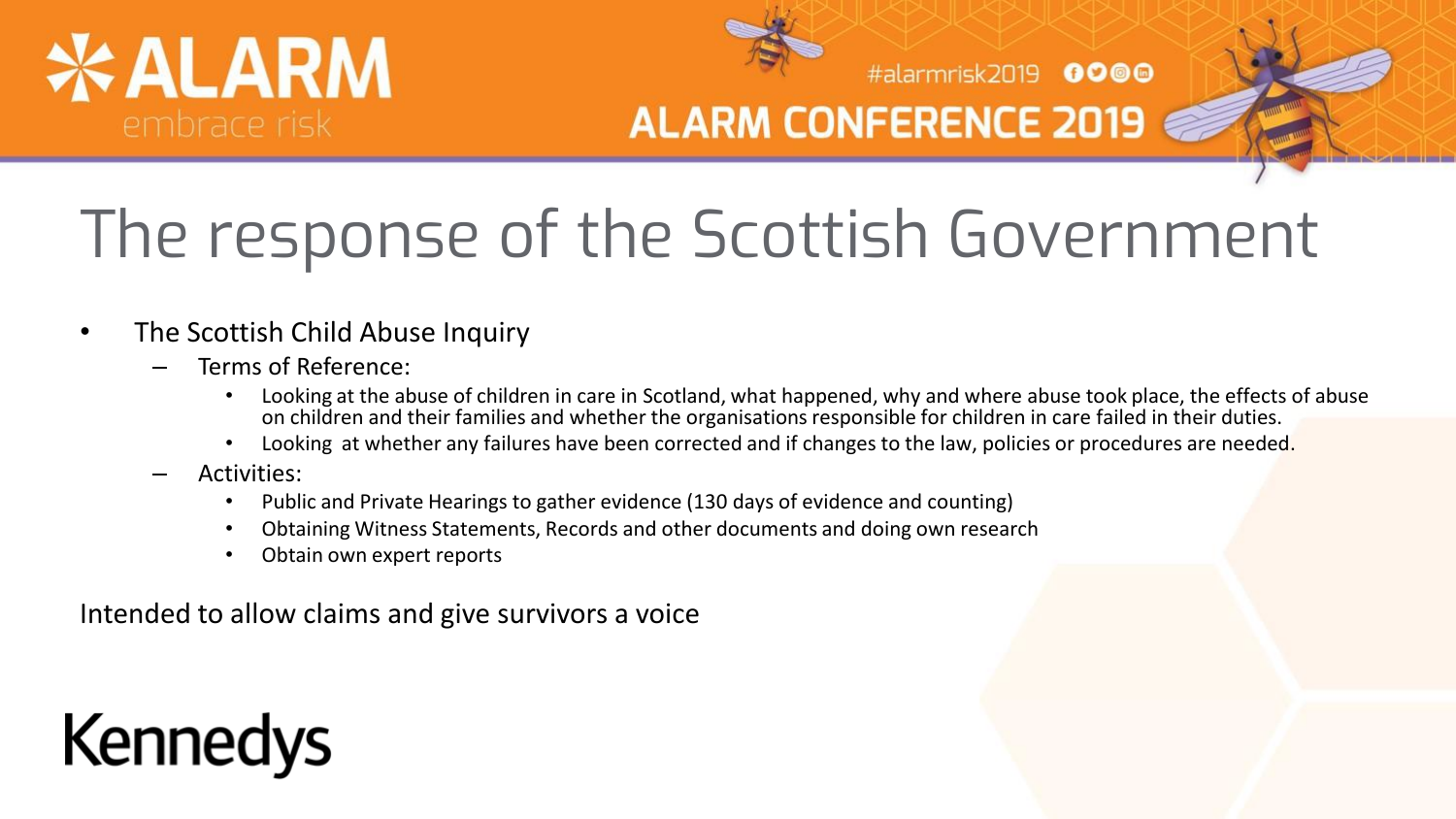



#alarmrisk2019 0000

The current landscape

- Pursuer firms advertising
- Potential defenders waiting
- Complex issues of who is funding being considered
- Changes to Costs arrangements coming…

Perhaps the quiet before the storm **Kennedys**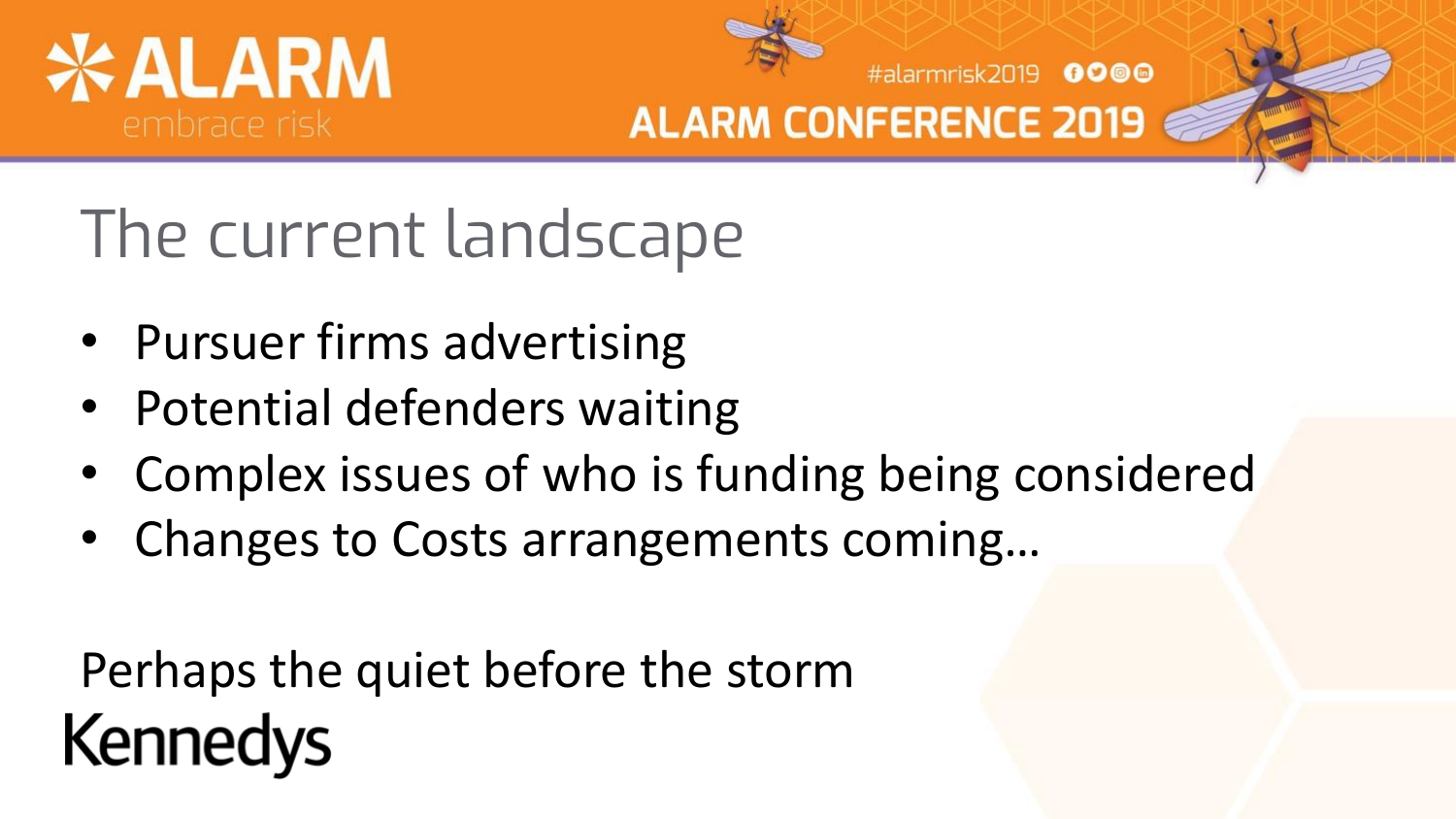



#alarmrisk2019 0000

### A Voluntary Pre-Action Protocol

- Initiative commenced by Law Society of Scotland
- Progressing
- Challenges for drafting

Is the alternative better?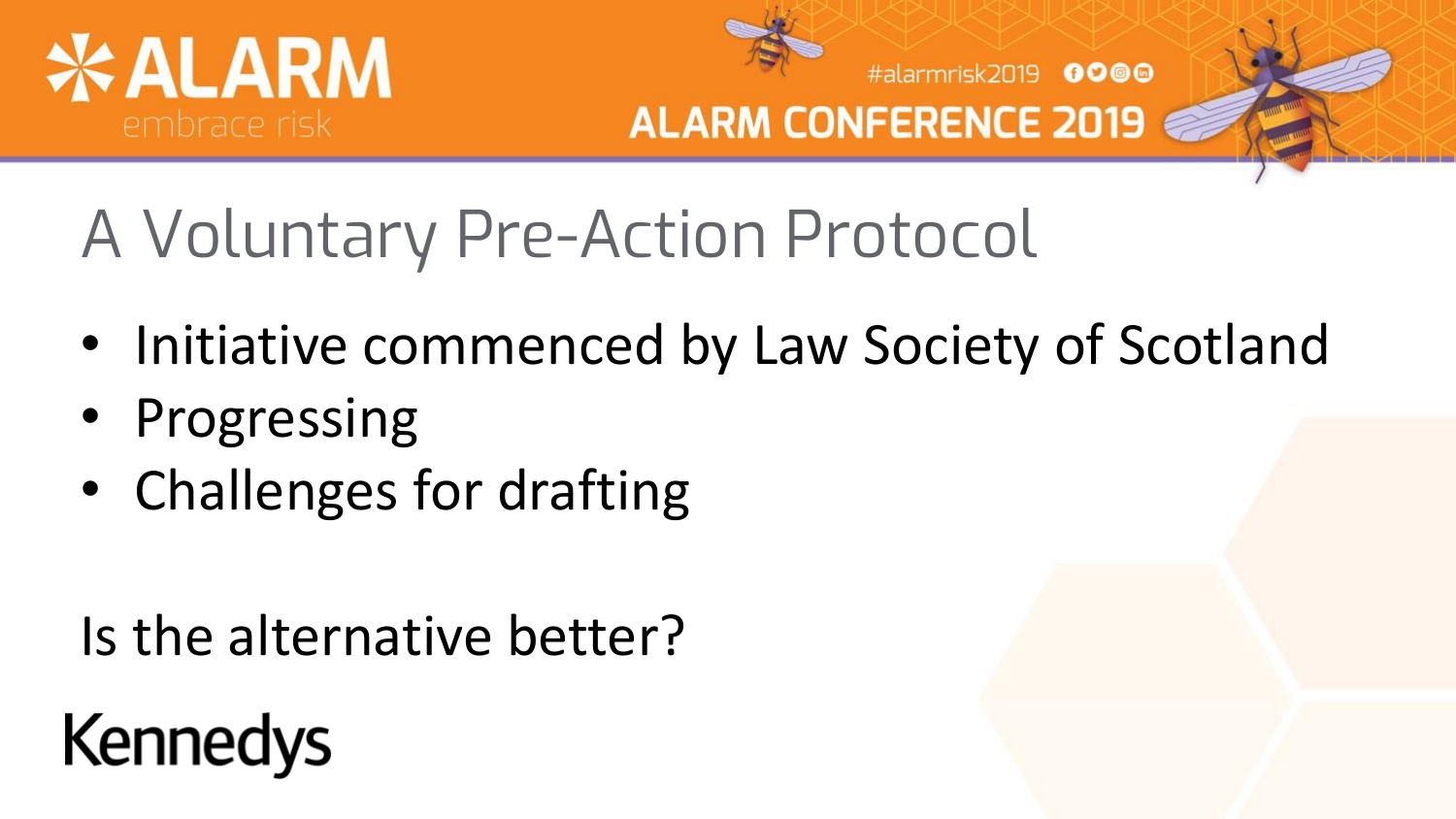



#alarmrisk2019 0000

#### The Redress Scheme

- Intended to provide financial redress to those abused in care as a child.
- Access to justice for those who were abuse before 1964
- Combination Payments
- Who is responsible for the cost of the scheme?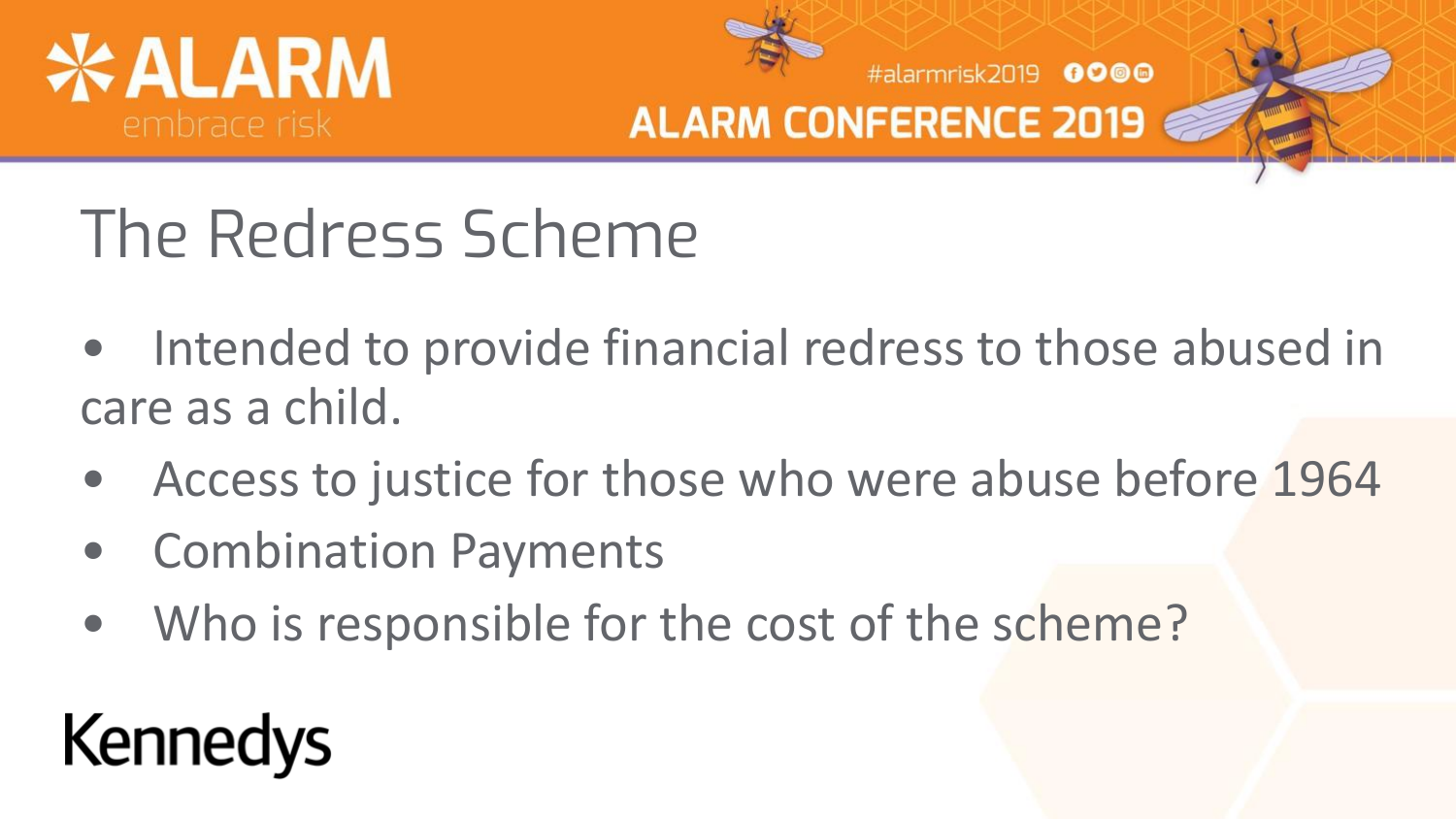



#alarmrisk2019 0000

### Advanced Payment Scheme

- Advance Payment Scheme was set up on 25/04/2019
- Abuse must have been suffered prior to 2004, and the applicant must be at least 70 years old or terminally ill.
- Set figure of £10,000, regardless of the extent of abuse suffered.